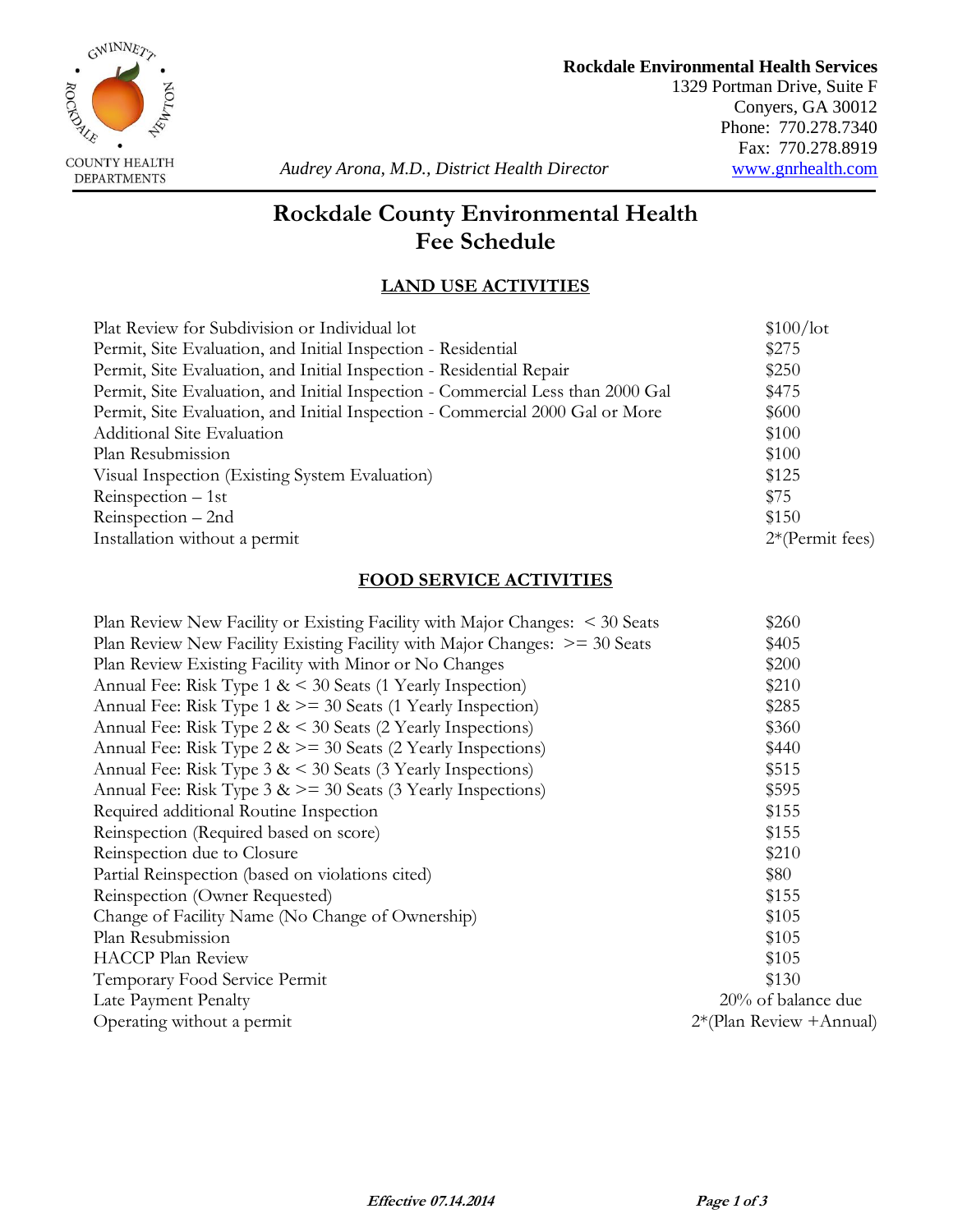

### **Rockdale Environmental Health Services**

1329 Portman Drive, Suite F Conyers, GA 30012 Phone: 770.278.7340 Fax: 770.278.8919<br>www.gnrhealth.com

 **Audrey Arona, M.D., District Health Director DEPARTMENTS** 

#### **TOURIST ACCOMMODATION ACTIVITIES**

| Plan Review New Facility or Existing Facility with Major Changes: 1-20 Rooms  | \$250                      |
|-------------------------------------------------------------------------------|----------------------------|
| Plan Review New Facility or Existing Facility with Major Changes: 21-50 Rooms | \$300                      |
| Plan Review New Facility or Existing Facility with Major Changes: >50 Rooms   | \$400                      |
| Plan Review Existing Facility with Minor or No Changes                        | \$155                      |
| Change of Facility Name (No Change of Ownership)                              | \$105                      |
| Annual Fee: 1-20 Rooms                                                        | \$260                      |
| Annual Fee: 21-50 Rooms                                                       | \$360                      |
| Annual Fee: $>$ 50 Rooms                                                      | \$465                      |
| Reinspection                                                                  | \$155                      |
| Plan Resubmission                                                             | \$105                      |
| Late Payment Penalty                                                          | 20% of balance due         |
| Operating without a permit                                                    | $2*(Plan Review + Annual)$ |
|                                                                               |                            |

### **SWIMMING POOL ACTIVITIES**

| New Pool Plan Review $\leq 500$ sq ft, w/ features               | \$310                      |
|------------------------------------------------------------------|----------------------------|
| New Pool Plan Review $\ge$ = 500 sq ft, w/ features              | \$360                      |
| New Pool Plan Review $\leq 500$ sq ft, w/o features              | \$260                      |
| New Pool Plan Review $\ge$ = 500 sq ft, w/o features             | \$310                      |
| Change of Ownership Plan Review: Does not Alter Pool Hydraulics  | \$105                      |
| Change of Ownership Plan Review: Alters Pool Hydraulics          | \$260                      |
| Change of Facility Name (No Change of Ownership)                 | \$105                      |
| Reinspection                                                     | \$105                      |
| Plan Resubmission                                                | \$105                      |
| Annual fee: Seasonal Pool (2 yearly inspections)                 | \$210                      |
| Annual fee: Year-round Pool (4 yearly inspections)               | \$410                      |
| Annual fee for Additional Pools/Spa at same location: Seasonal   | \$105                      |
| Annual fee for Additional Pools/Spa at same location: Year-round | \$210                      |
| Late Payment Penalty                                             | 20% of balance due         |
| Operating without a permit                                       | $2*(Plan Review + Annual)$ |
| <b>Body Art Activities</b>                                       |                            |
| Plan Review New Facility or Existing Facility                    | \$260                      |
| Change of Facility Name (No Change of Ownership)                 | \$105                      |
| Annual Fee: Studio                                               | \$310                      |
| Annual Fee: Artist                                               | \$55                       |
| Reinspection                                                     | \$155                      |
| Plan Resubmission                                                | \$105                      |
| Temporary Body Art Permit                                        | \$130                      |
| Late Payment Penalty                                             | 20% of balance due         |
| Operating without a permit                                       | $2*(Plan Review + Annual)$ |